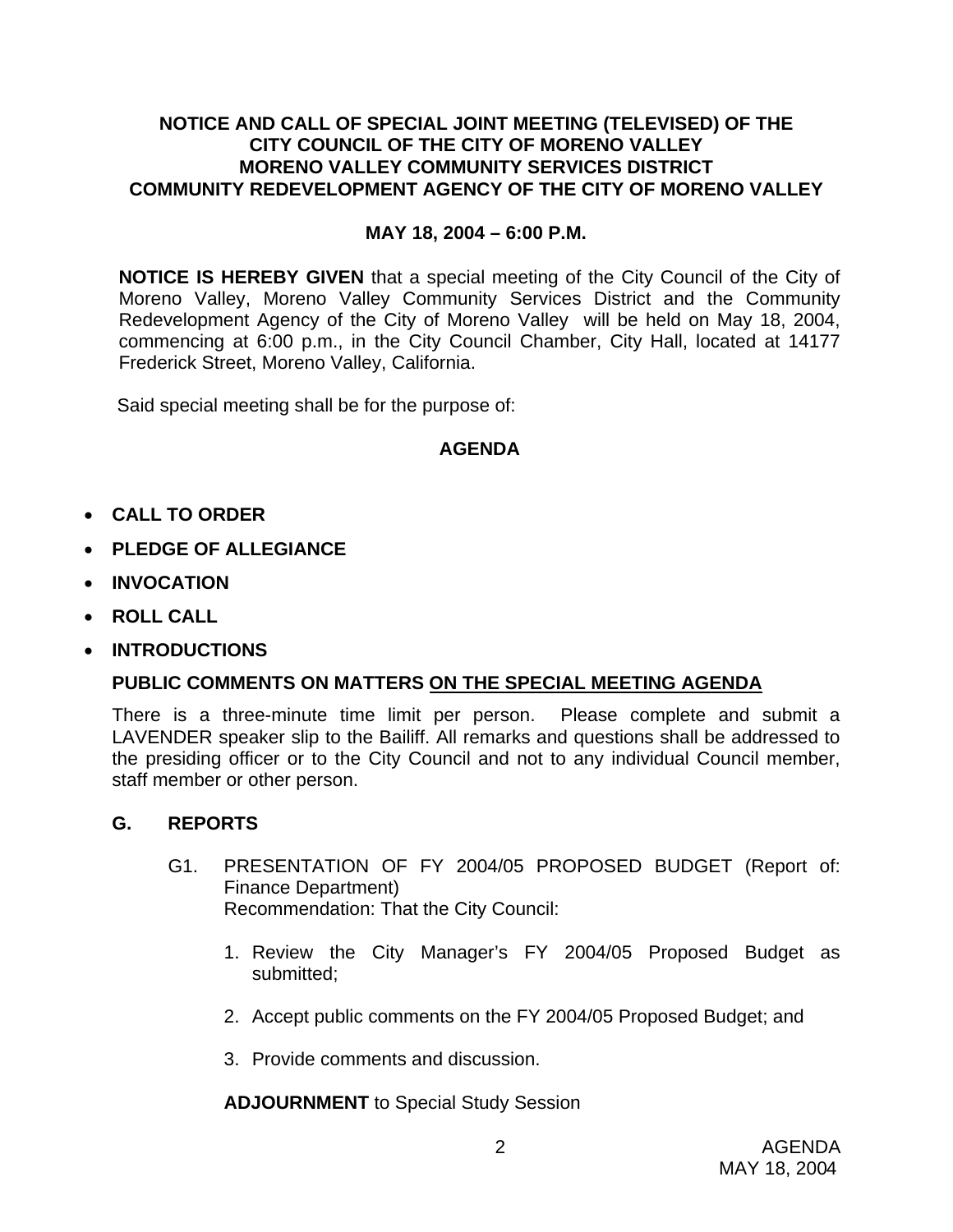# **AGENDA**

# **MORENO VALLEY CITY COUNCIL MORENO VALLEY COMMUNITY SERVICES DISTRICT COMMUNITY REDEVELOPMENT AGENCY OF THE CITY OF MORENO VALLEY SPECIAL STUDY SESSION**

### **MAY 18, 2004**

(as soon thereafter as the meeting may be called to order following the Special Meeting)

- **CALL TO ORDER**
- **ROLL CALL**

# **PUBLIC COMMENTS ON MATTERS ON THE SPECIAL MEETING AGENDA**

There is a three-minute time limit per person. Please complete and submit a LAVENDER speaker slip to the Bailiff. All remarks and questions shall be addressed to the presiding officer or to the City Council and not to any individual Council member, staff member or other person.

- 1. Community Energy Incentive (Public Works/Request by Batey/10 Min.)
- 2. Transportation Priority Strategic Plan (Public Works/15 min.)
- 3. Newhope Street Name Change (Flickinger/Stewart/5 Min.)  $\cdot$
- 4. City Council Requests and Communications

(Times shown are only estimates for staff presentation. Items may be deferred by Council if time does not permit full review.)

 $\div$  Oral Presentation only – No written material provided